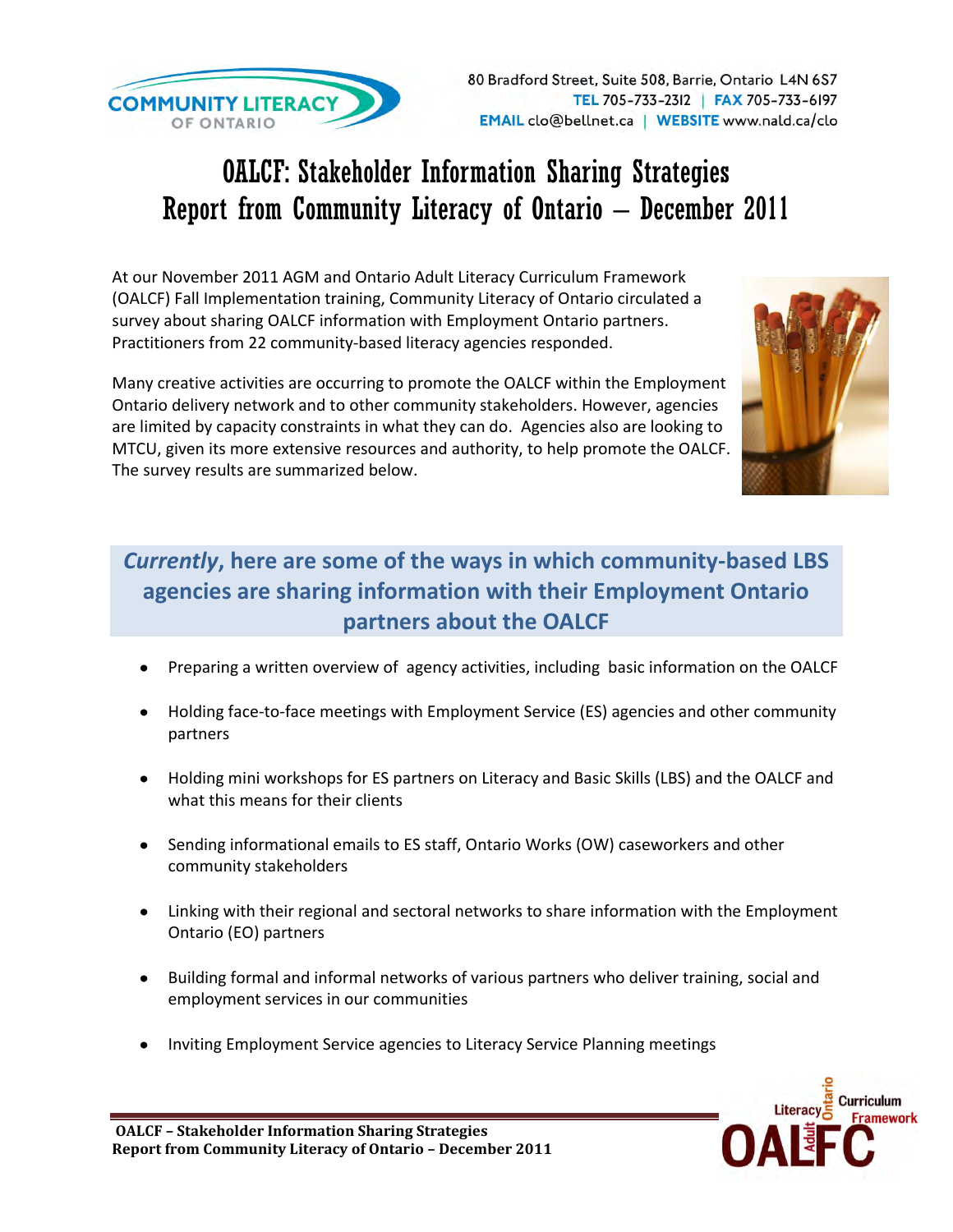- Making strategic one-to-one connections with ES, OW and other community stakeholders
- Making personalized connections with ES staff
- Talking to ES staff and finding out what their needs are and how we can help them
- Getting involved in community partnerships that include LBS and ES agencies
- Hosting community meetings and agency open houses where a variety of information is shared, including information about the OALCF
- Maintaining an active and constant presence in our community
- Participating in monthly LBS/ES agency networking and sharing lunches
- Inviting ES staff to visit our agency and going to their agencies to learn first-hand about each other's needs
- Writing articles in our newsletter or on our website about the OALCF and sharing these with all community partners, including ES
- Having several staff people from ES agencies serve on the Board of Directors of our agency
- Making personal telephone calls to ES agencies about LBS and OALFC developments
- Holding monthly employment and training committee meetings made up of LBS, ES and OW staff
- Inviting ES agencies to our regional network meetings where they can learn firsthand about the OALCF
- Holding quarterly meetings with LBS/ES providers and our Employment and Training Consultants (ETCs)

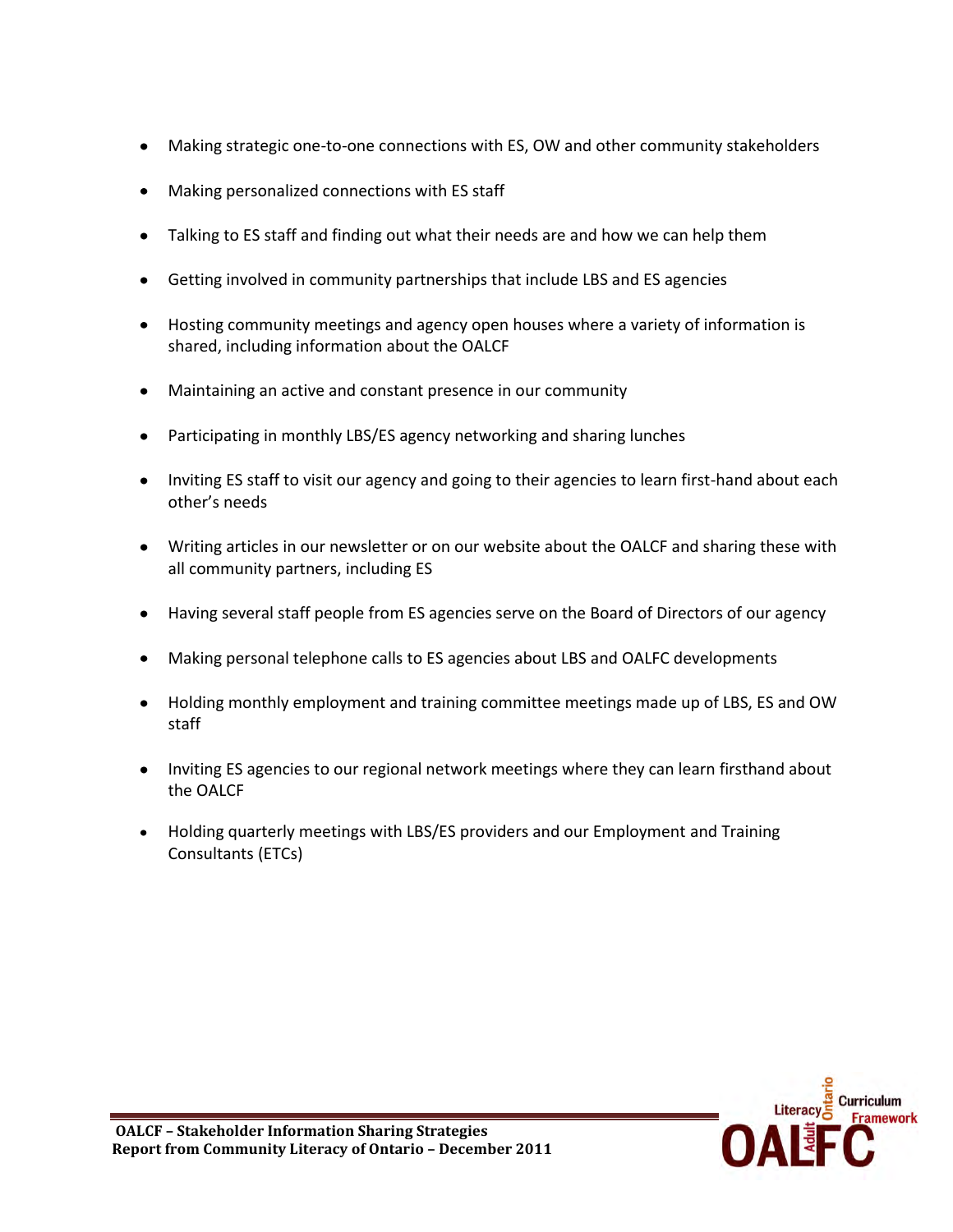## *In the future,* **here are some of the ways in which community-based LBS agencies would like to share OALCF information with their Employment Ontario partners**

Once again, LBS agencies identified many helpful and creative strategies for promoting the OALCF to Employment Service agencies in the future. However, agencies are facing capacity constraints in what they are able to do. With additional resources, LBS agencies could more actively promote LBS and the OALCF to Employment Service providers, OW caseworkers and other community partners.

In addition, LBS agencies hope that MTCU would have a strong role in future promotional activities by creating (or funding) common training tools and common OALCF promotional materials suitable for print-based, web-based and social media use. Agencies also noted the OALCF promotion would be easier once the provincial training was complete and once all OALCF tools are finalized and released.



- Developing common, SIMPLIFIED, print-based materials about the OALCF to share with Employment Service agencies and other community stakeholders
- Developing common, SIMPLIFIED, PowerPoint presentations about the OALCF to delivery presentations to various community stakeholders
- Initiating a networking group of all LBS, Employment Services, OW caseworkers, and other community partners with an interest in training and employment
- Holding community presentations where OALCF highlights would be shared
- Presenting information on the OALCF at their AGM
- Developing an online training module for ES staff to learn about the OALCF
- Participating in common training events and conferences with our EO partners
- Developing common provincial OALCF marketing tools and resources
- Engaging in inter-service networking meetings with service providers
- Updating their websites with OALCF information